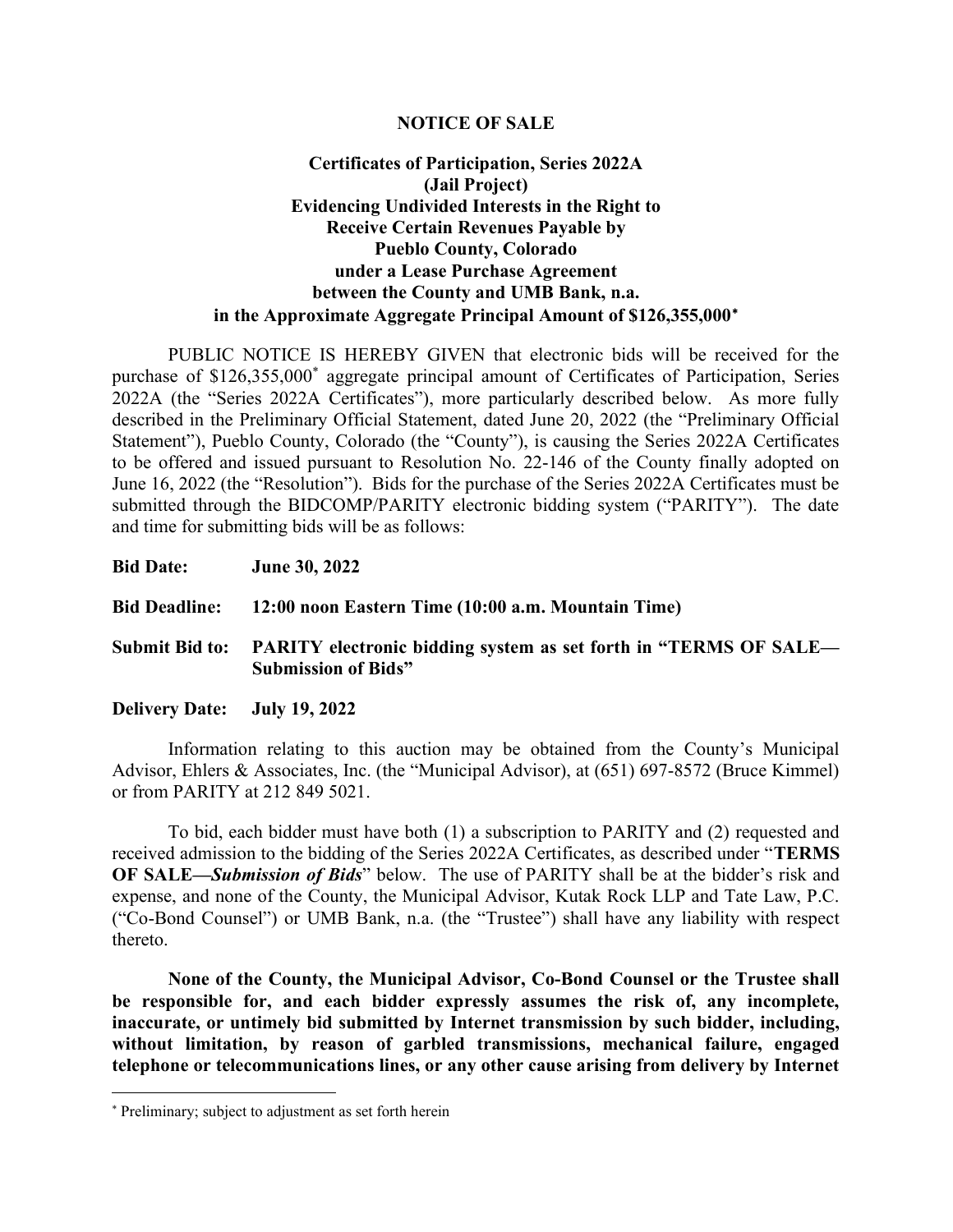transmission. Additionally, the PARITY time stamp will govern the receipt of all electronic bids. The official bid clock does not automatically refresh. Bidders must refresh the auction page periodically to monitor the progression of the bid clock and to ensure that their bid will be submitted prior to the termination of the auction. All bids will be deemed to incorporate the provisions of this Notice of Sale.

This Notice of Sale, and the information set forth herein, are not to be treated as a complete disclosure of all relevant information with respect to the Series 2022A Certificates. The information set forth herein is subject, in all respects, to a more complete description of the Series 2022A Certificates and the security therefor set forth in the Preliminary Official Statement.

#### THE SERIES 2022A CERTIFICATES

**Terms.** The Series 2022A Certificates will be issued in the aggregate principal amount set forth in the caption of this Notice of Sale, but in all respects not to exceed \$126,500,000, with the stated interest rate on any Series 2022A Certificate not to exceed 6.00% (and the net effective interest rate on the Series 2022A Certificates not to exceed 5.00%) and will be dated the date of delivery. The proceeds of the Series 2022A Certificates are being used to (a) finance the acquisition, construction and equipping a new County jail and related facilities; (b) fund capitalized interest on the Series 2022A Bonds, if any (items (a) through (b) are collectively referred to herein as the "Project"); and (c) pay costs of issuance of the Series 2022A Certificates.

Interest on the Series 2022A Certificates will be payable on each January 1 and July 1, commencing on January 1, 2023, while the Series 2022A Certificates are outstanding. The Series 2022A Certificates will mature on July 1 in each of the designated amounts and years as follows:

| <b>Maturity (July 1):</b> | Amount:       |  |  |
|---------------------------|---------------|--|--|
| 2029                      | \$<br>215,000 |  |  |
| 2030                      | 320,000       |  |  |
| 2031                      | 440,000       |  |  |
| 2032                      | 865,000       |  |  |
| 2033                      | 1,020,000     |  |  |
| 2034                      | 1,165,000     |  |  |
| 2035                      | 1,330,000     |  |  |
| 2036                      | 1,495,000     |  |  |
| 2037                      | 1,675,000     |  |  |
| 2038                      | 1,865,000     |  |  |
| 2039                      | 2,065,000     |  |  |
| 2040                      | 2,280,000     |  |  |
| 2041                      | 2,505,000     |  |  |
| 2042                      | 2,750,000     |  |  |
| 2043                      | 8,000,000     |  |  |
| 2044                      | 8,500,000     |  |  |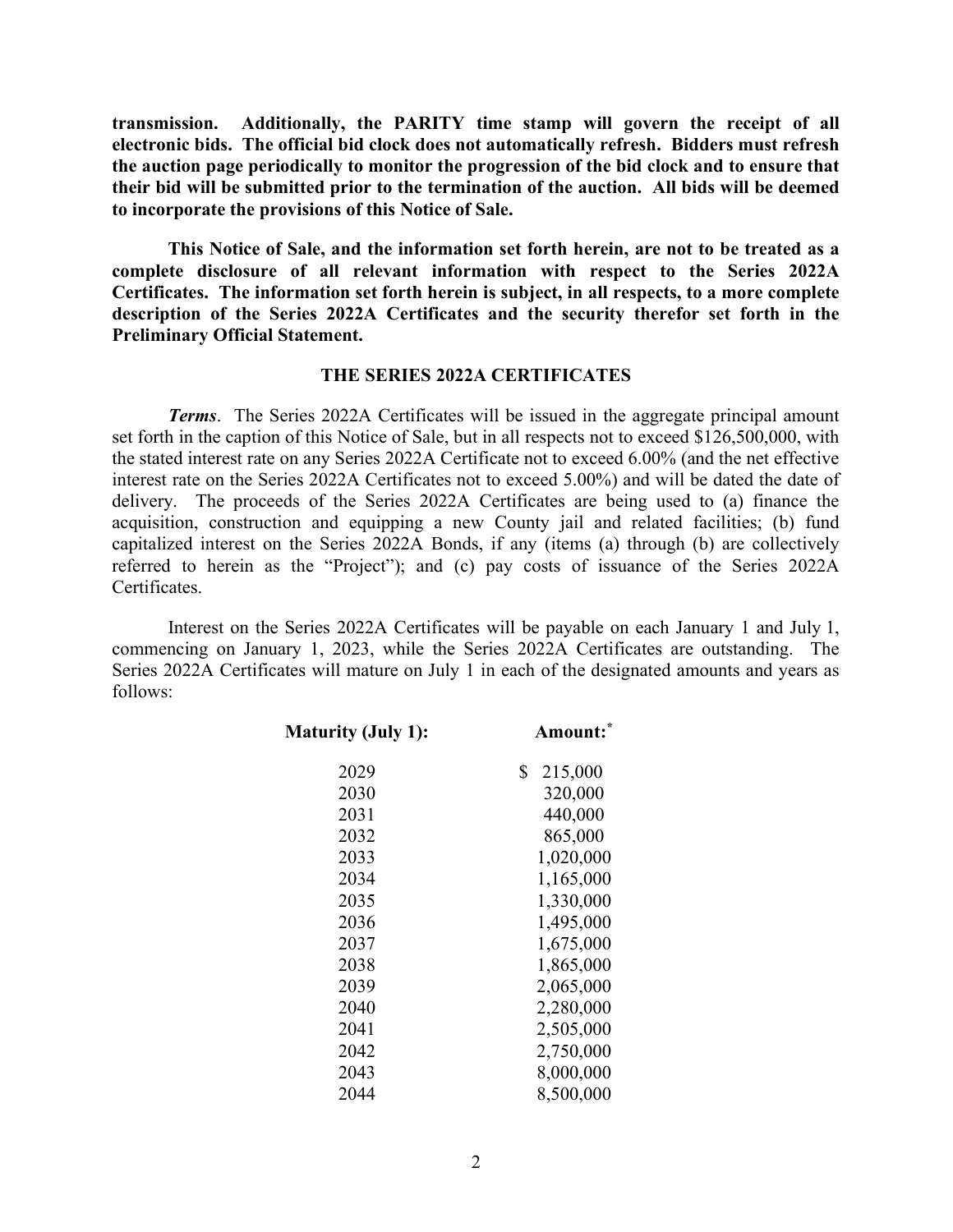| 2045 | 9,030,000  |
|------|------------|
| 2046 | 9,590,000  |
| 2047 | 10,185,000 |
| 2048 | 10,810,000 |
| 2049 | 11,470,000 |
| 2050 | 12,170,000 |
| 2051 | 12,915,000 |
| 2052 | 13,695,000 |
|      |            |

Preliminary; subject to adjustment as set forth herein

 $\mathcal{L}_\text{max}$ 

The Series 2022A Certificates shall be issued in full book-entry form through the facilities of The Depository Trust Company ("DTC"). The Trustee, as trustee under the Indenture of Trust dated as of July 1, 2022 (the "Indenture") entered into by the Trustee, shall serve as Paying Agent, Registrar and Transfer Agent for the Series 2022A Certificates. CUSIP numbers will be affixed to the Series 2022A Certificates, but errors in such CUSIP numbers or the failure to affix the CUSIP numbers to the Series 2022A Certificates shall not constitute cause for the purchaser to refuse delivery of the Series 2022A Certificates.

Reference is made to the Preliminary Official Statement for a more detailed description of the Series 2022A Certificates, the Project, the above-referenced Lease (the "Lease"), the Indenture and related matters.

**Optional Redemption.** The Series 2022A Certificates maturing on and after July 1, 2033 are subject to redemption prior to their respective maturities at the option of the County, in whole or in part, on July 1, 2032 or at any time thereafter (if in part, in integral multiples of \$5,000, from any maturity or maturities or portions thereof as selected by the County and by lot within a maturity in such manner as the Trustee shall determine), at a redemption price equal to the principal amount so redeemed plus accrued interest thereon to the redemption date, without redemption premium.

Term Bond Option. Bids for the Series 2022A Certificates may contain a maturity schedule providing for any combination of serial certificates and term certificates, subject to mandatory redemption, so long as the amount of principal maturing or subject to mandatory redemption in each year conforms to the maturity schedule set forth above. All dates are inclusive.

Redemption of Series 2022A Certificates in Whole upon an Event of Nonappropriation or Event of Default. The Series 2022A Certificates are to be called, for redemption in whole, on any date, in the event of the occurrence of an Event of Nonappropriation or the occurrence and continuation of an Event of Default under the Lease. The redemption price will be the lesser of (a) the principal amount of the Series 2022A Certificates, plus accrued interest to the redemption date (without any premium); or (b) the sum of (i) the amount, if any, received by the Trustee from the exercise of remedies under the Lease with respect to the Event of Nonappropriation or the occurrence and continuation of the Event of Default that gave rise to such redemption; and (ii) the other amounts available in the Trust Estate for payment of the redemption price of the Series 2022A Certificates, which amounts will be allocated among the Series 2022A Certificates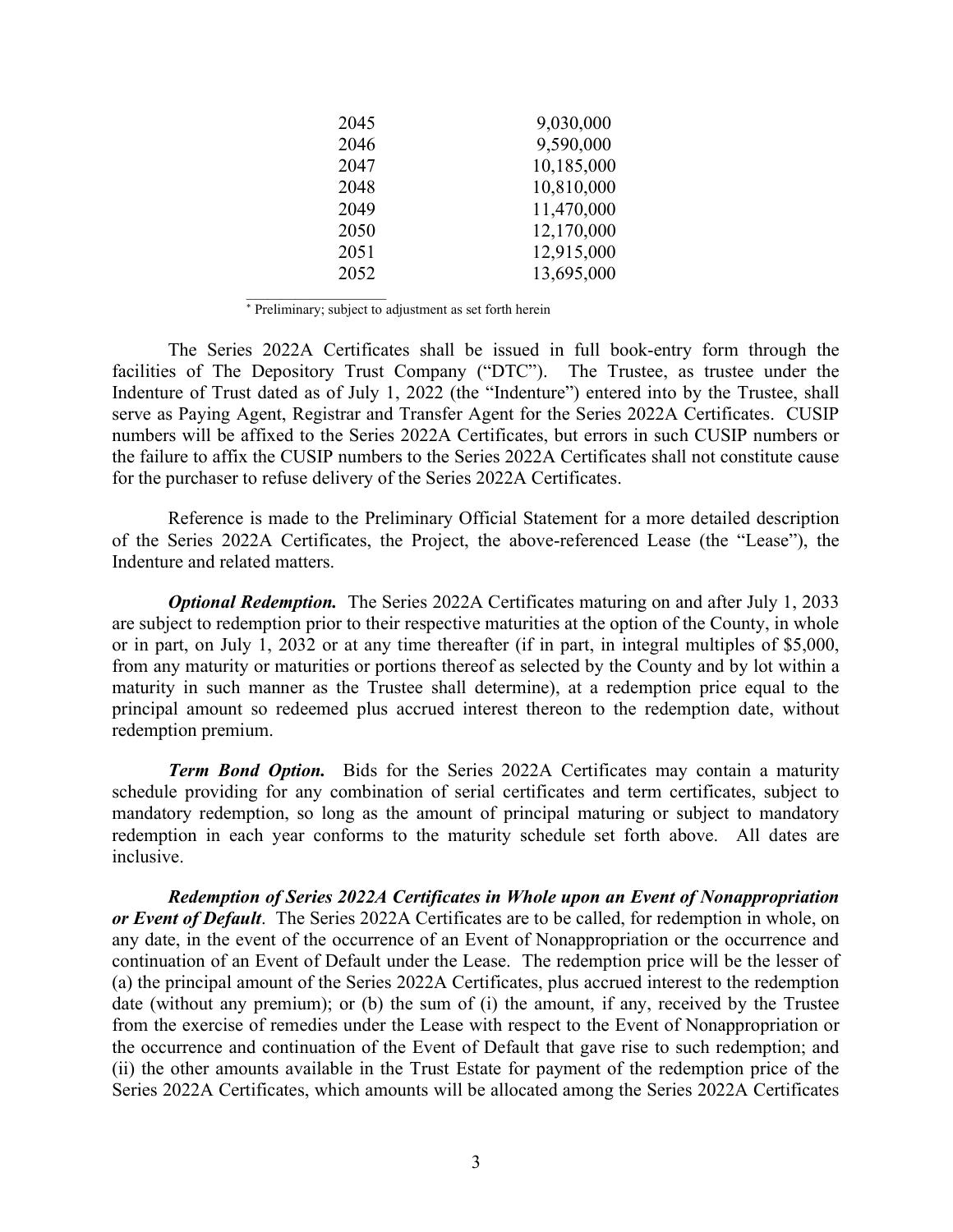in proportion to the principal amount of each Series 2022A Certificate. Notwithstanding any other provision of the Indenture, the payment of the redemption price of any Series 2022A Certificate pursuant to this redemption provision will be deemed to be the payment in full of such Series 2022A Certificate and no Owner of any Series 2022A Certificate redeemed pursuant to this redemption provision will have any right to any payment from the Trustee or the County in excess of such redemption price.

In addition to any other notice required to be given under the Indenture, the Trustee must, immediately upon the occurrence of an Event of Nonappropriation or an Event of Default, notify the Owners (i) that such event has occurred and (ii) whether or not the funds then available to it for such purpose are sufficient to pay the redemption price described in clause (i) of the immediately preceding paragraph. If the funds then available to the Trustee are sufficient to pay the redemption price described in clause (i) of the immediately preceding paragraph, such redemption price is to be paid as soon as possible. If the funds then available to the Trustee are not sufficient to pay the redemption price described in clause (i) of the immediately preceding paragraph, the Trustee must (A) immediately pay the portion of the redemption price that can be paid from the funds available, net of any funds which, in the judgment of the Trustee, should be set aside to pursue remedies under the Lease and (B) subject to the provisions of the Indenture, immediately begin to exercise and must diligently pursue all remedies available to it under the Lease in connection of such Event of Nonappropriation or Event of Default. The remainder of the redemption price, if any, is to be paid to the Owners if and when funds become available to the Trustee from the exercise of such remedies.

Adjustment of Principal Amounts. The County reserves the right to increase or decrease the principal amount of the Series 2022A Certificates on the day of sale, in increments of \$5,000 each. Increases or decreases may be made in any maturity. If any principal amounts are adjusted, the purchase price proposed will be adjusted to maintain the same gross spread per \$1,000.

Amendment of Notice. In addition, the County reserves the right to amend this Notice of Sale at any time prior to the date and time for receipt of bids by publishing the amendments via TM3.com and/or Bloomberg wire service.

Interest Rates and Limitations. Interest from the date of delivery will be payable on January 1, 2023 and semiannually thereafter on January 1 and July 1 in each year, as calculated based on a 360-day year of twelve 30-day months.

The net effective rate on the Series 2022A Certificates must not exceed 5.00%. The stated interest rate on any Series 2022A Certificate must not exceed 6.00%. The rate for any maturity may not be more than 2.50% less than the rate for any preceding maturity. For example, if a rate of 6.00% is proposed for the 2029 maturity, then the lowest rate that may be proposed for any later maturity is 3.50%. All Series 2022A Certificates of the same maturity must bear interest from date of issue until paid at a single, uniform rate. Each rate must be expressed in an integral multiple of 5/100 or 1/8 of 1%. A zero interest rate is not permitted. No supplemental or "B" interest shall be allowed.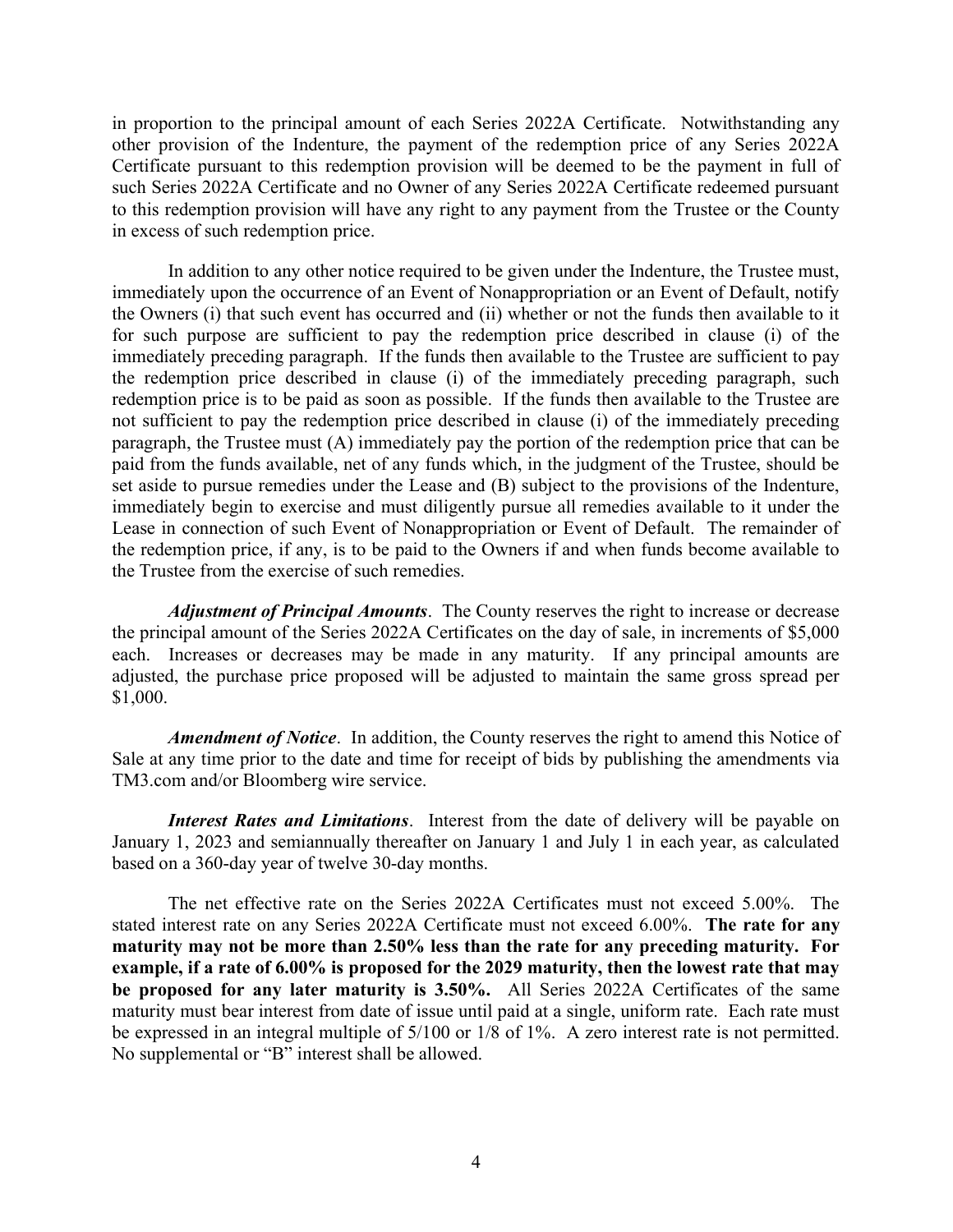**Rating.** The County has applied for a municipal bond underlying rating on the Series 2022A Certificates from S&P Global Ratings. See "RATING" in the Preliminary Official Statement.

**Book-Entry Only.** The Series 2022A Certificates will be issued in registered form, in denominations of \$5,000 or integral multiples thereof. The Series 2022A Certificates will be issued in registered, book-entry-only form, and all bidders for the Series 2022A Certificates must be participants of The Depository Trust Company, New York, New York ("DTC") or affiliated with its participants. DTC will be responsible for maintaining a book-entry system for recording the interests of its participants and for the transfer of the interests among its participants. The participants will be responsible for maintaining records regarding the beneficial ownership interests in the Series 2022A Certificates on behalf of the individual purchasers. Individual purchases be made in the principal amount of \$5,000 or any multiple thereof through book entries made on the books and records of DTC and its participants. Unless the book-entry-only system is discontinued, Series 2022A Certificate principal and interest payments will be made by the County to DTC through the Trustee.

Authorization. The Series 2022A Certificates are being issued pursuant to and in full conformity with the Constitution and laws of the State of Colorado, the Resolution and the Supplemental Public Securities Act, Part 2 of Article 57, Title 11, C.R.S.

### TERMS OF SALE

Submission of Bids. A prospective bidder must electronically submit a bid for the Series 2022A Certificates via PARITY. Bids must be submitted electronically via PARITY in accordance with this Notice of Sale, until 10:00 a.m., MDST, but no bid will be received after the time for receiving bids specified above. To the extent any instructions or directions set forth in PARITY conflict with this Notice of Sale, the terms of this Notice of Sale shall control. For further information about PARITY, potential bidders contact the County's Municipal Advisor at Ehlers & Associates, Inc., 3060 Centre Pointe Drive, Roseville, Minnesota 5511, Telephone (651) 697-8572, or BIDCOMP/PARITY at 1359 Broadway, 2nd Floor, New York, New York 10018, Telephone (212) 404-8153; Fax (212) 849-5021.

**Bidding Parameters.** Bidders are required to submit unconditional bids specifying the rate of interest and premium, if any, at which the bidder will purchase not less than 99.50% (\$125,723,225\* ) of the Series 2022A Certificates. Pursuant to the Resolution, the net effective interest rate on the Series 2022A Certificates must not exceed 5.00%.

**Information Regarding Bids.** Bidders may change and submit bids as many times as they wish during the bidding. During the bidding, no bidder will see any other bidder's bid.

**Bids Constitute an Irrevocable Offer.** Each bid submitted through PARITY shall be deemed an irrevocable offer to purchase the Series 2022A Certificates on the terms provided in this Notice of Sale and shall be binding upon the bidder.

<sup>\*</sup> Preliminary; subject to adjustment as set forth herein.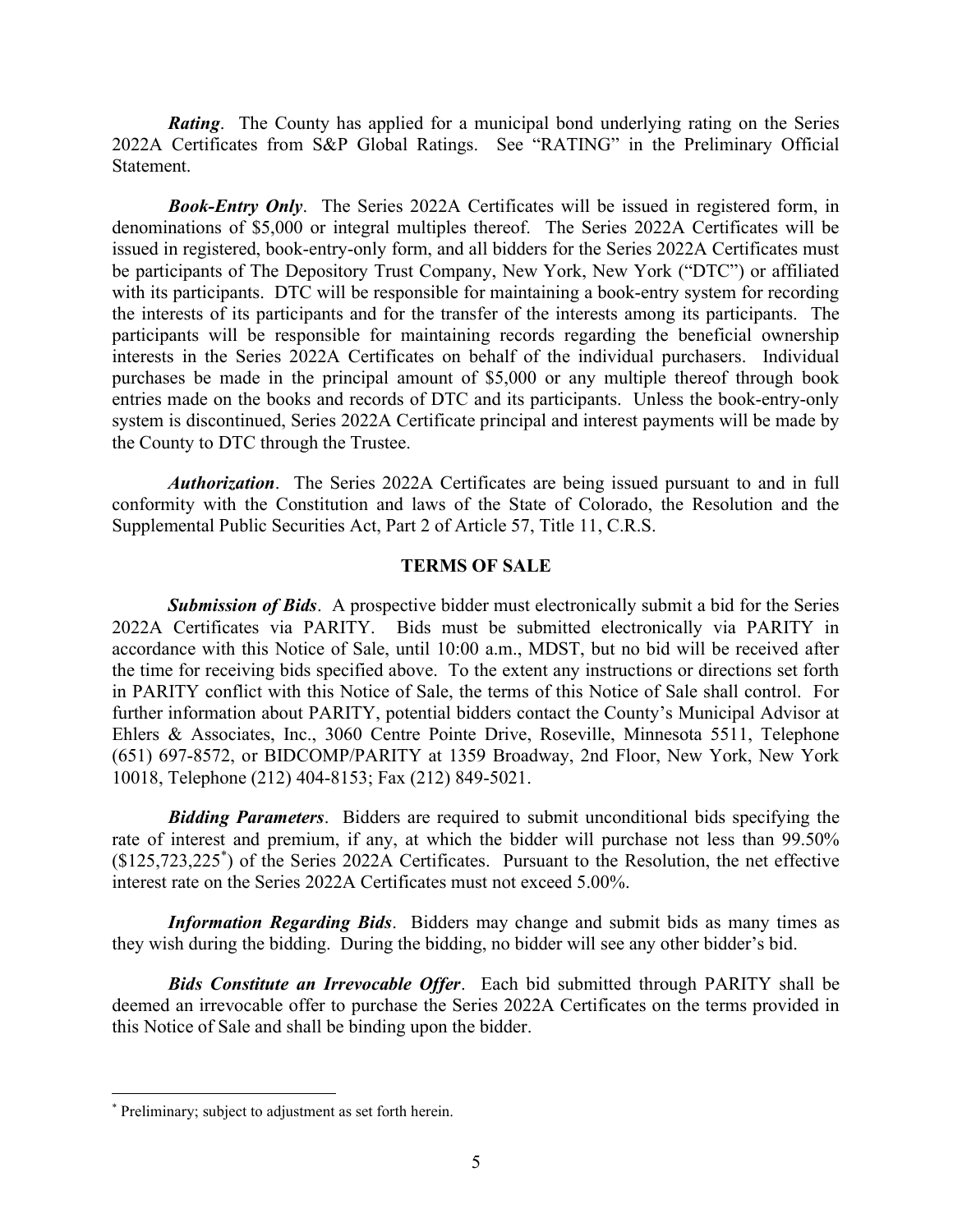**Purchase Price.** The purchase price bid shall not be less than  $99.50\%$  (\$125,723,225<sup>\*</sup>) of the Series 2022A Certificates, nor will any net discount or commission be allowed or paid on the sale of the Series 2022A Certificates.

**Basis of Award.** The Series 2022A Certificates will be sold to the bidder offering to purchase the Series 2022A Certificates at the lowest TIC. The actuarial yield on the Series 2022A Certificates using the TIC method will be computed at that yield which, if used to compute the present value of all payments of principal and interest on the Series 2022A Certificates as of the date of the Series 2022A Certificates, i.e., July 19, 2022, produces an amount equal to the aggregate bid price. Such calculation will be made based upon a 360-day year and a semi-annual interval for compounding.

The winning bid will be indicated on PARITY, and the auction results, as posted on such website, will be subject to verification by the County and the Municipal Advisor. The County and the Municipal Advisor will verify the auction results immediately following the close of the bidding period and notice of confirmation by the County and the Municipal Advisor of the winning bidder will be made by a posting on PARITY under the "Results" link.

### If two or more bids have the same TIC, the first bid submitted, as determined by reference to the time stamp displayed on PARITY, shall be deemed to be the leading bid.

**Sale Reservations.** The County reserves the right (a) to reject any and all bids for any Series 2022A Certificates, (b) to reoffer any Series 2022A Certificates for public or negotiated sale and (c) to waive any irregularity or informality in any bid.

Good Faith Deposit. A good faith deposit ("Deposit") in the amount of \$1,250,000 shall be made by the winning bidder by wire transfer of funds. Such Deposit shall be received by the Municipal Advisor no later than two hours after the bid deadline. Wire transfer instructions will be provided to the winning bidder by the Municipal Advisor after the tabulation of proposals. The County reserves the right to award the Series 2022A Certificates to a winning bidder whose wire transfer is initiated but not received by such time, provided that such winning bidder's federal wire reference number has been received by such time. In the event the Deposit is not received as provided above, the County may award the Series 2022A Certificates to the bidder submitting the next best proposal provided such bidder agrees to such award. The Deposit will be retained by the County as liquidated damages if the proposal is accepted and the winning bidder fails to comply therewith.

The County and the winning bidder who chooses to so wire the Deposit hereby agree irrevocably that the Municipal Advisor shall be the escrow holder of the Deposit wired to such account subject only to these conditions and duties: (1) All income earned thereon shall be retained by the escrow holder as payment for its expenses; (2) If the proposal is not accepted, the Municipal Advisor shall, at its expense, promptly return the Deposit amount to the winning bidder; (3) If the proposal is accepted, the Deposit shall be returned to the winning bidder at the closing; (4) The Municipal Advisor shall bear all costs of maintaining the escrow account and returning the funds to the winning bidder; (5) The Municipal Advisor shall not be an insurer of the Deposit amount and shall have no liability hereunder except if it willfully fails to perform or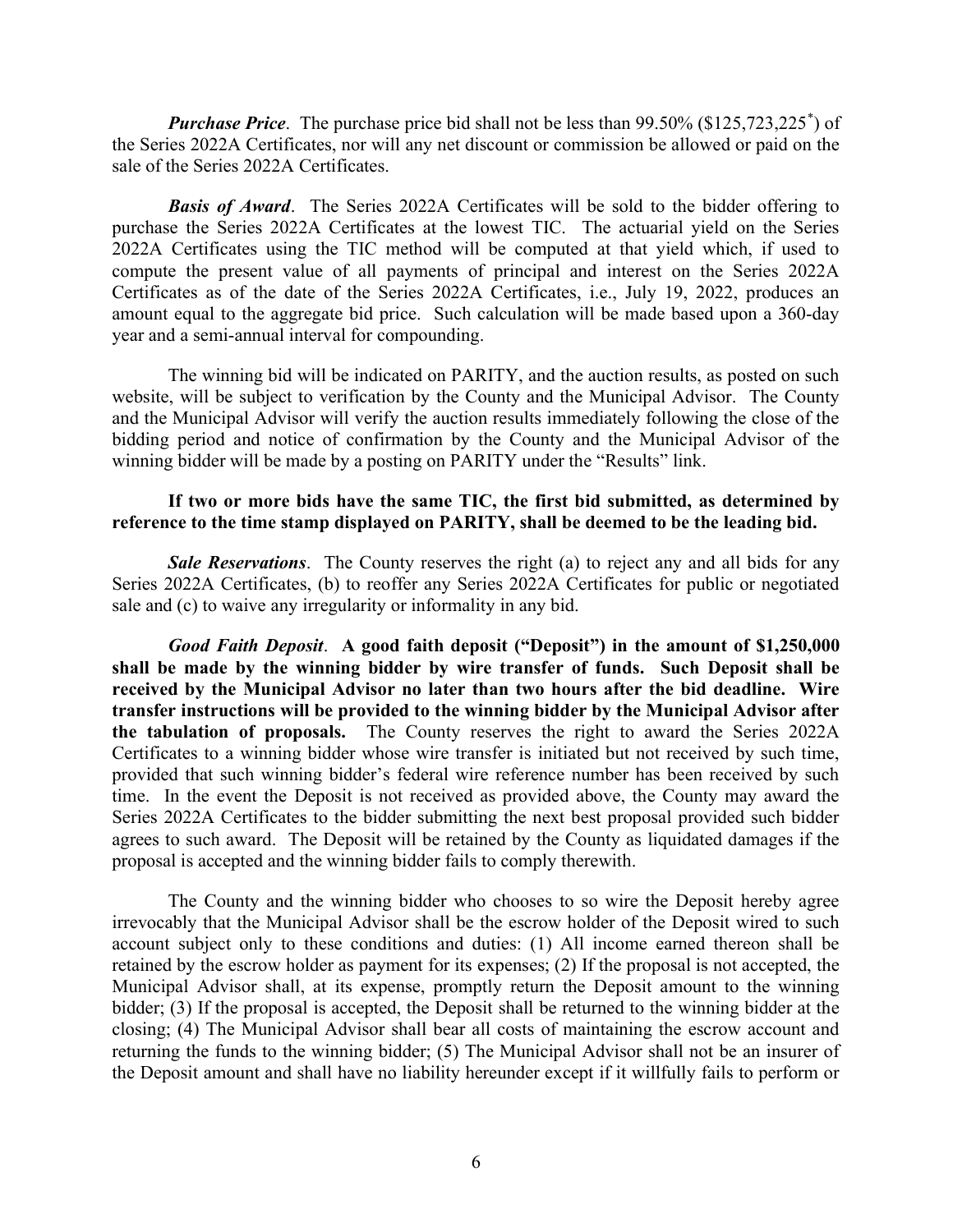recklessly disregards, its duties specified herein; and (6) FDIC insurance on deposits within the escrow account shall be limited to \$250,000 per bidder.

Manner and Time of Delivery. The Series 2022A Certificates will be delivered to DTC for the account of the winning bidder at the expense of the County on July 19, 2022 (the "Closing Date") or such later date as the County and the winning bidder agree. The winning bidder will not be required to accept delivery of the Series 2022A Certificates if they are not tendered for delivery by the County on the Closing Date, or such later date as the County and the winning bidder agree; provided that delivery of any Series 2022A Certificates is conditioned upon the receipt by the County of a certificate as to their issue price. See "—Issue Price Certificate" below. Payment of the purchase price due at delivery must be made in Federal Reserve funds for immediate and unconditional credit to the County.

The good faith deposit of the winning bidder will be credited to the purchaser at the time of delivery of the Series 2022A Certificates (without accruing interest). If the winning bidder for the Series 2022A Certificates fails or neglects to complete the purchase of the Series 2022A Certificates within five days after such Series 2022A Certificates are made ready and are tendered for delivery, the amount of its good faith deposit will be forfeited (as liquidated damages for non-compliance with the bid) to the County, except as hereinafter provided.

**Official Statement**. The Preliminary Official Statement, dated June 20, 2022, and the information contained therein have been deemed final by the County as of its date within the meaning of Rule 15c2-12 of the Securities and Exchange Commission ("Rule 15c2-12") with permitted omissions, but is subject to change without notice and to completion or amendment in the Final Official Statement in final form (the "Final Official Statement" or the "Official Statement"). The Notice of Sale and the Preliminary Official Statement may be viewed and downloaded at www.meritos.com. Bidders may also obtain a copy of the Preliminary Official Statement from the Municipal Advisor prior to the bid opening by making a request utilizing the bond sale link found at www.ehlers-inc.com.

The County, at its expense, will make available to the winning bidder, within seven (7) business days after the award of the sale of the Series 2022A Certificates, up to 10 physical copies of the Final Official Statement, and additional copies of the Final Official Statement be provided at the winning bidder's expense. The winning bidder must cooperate in providing the information required to complete the Final Official Statement. The County will also provide the Final Official Statement to the winning bidder in electronic form.

The winning bidder shall comply with the requirements of Rule 15c2-12 and the rules of the Municipal Securities Rulemaking Board.

**Continuing Disclosure Undertaking.** The County has covenanted to provide, in a timely manner to the municipal securities information repository at http://emma.msrb.org, notice of the occurrence of specified, material events and to provide certain financial information on an annual basis as more fully set forth in the Preliminary Official Statement. Reference is made to the Preliminary Official Statement for a more complete description of the County's continuing disclosure undertaking obligations.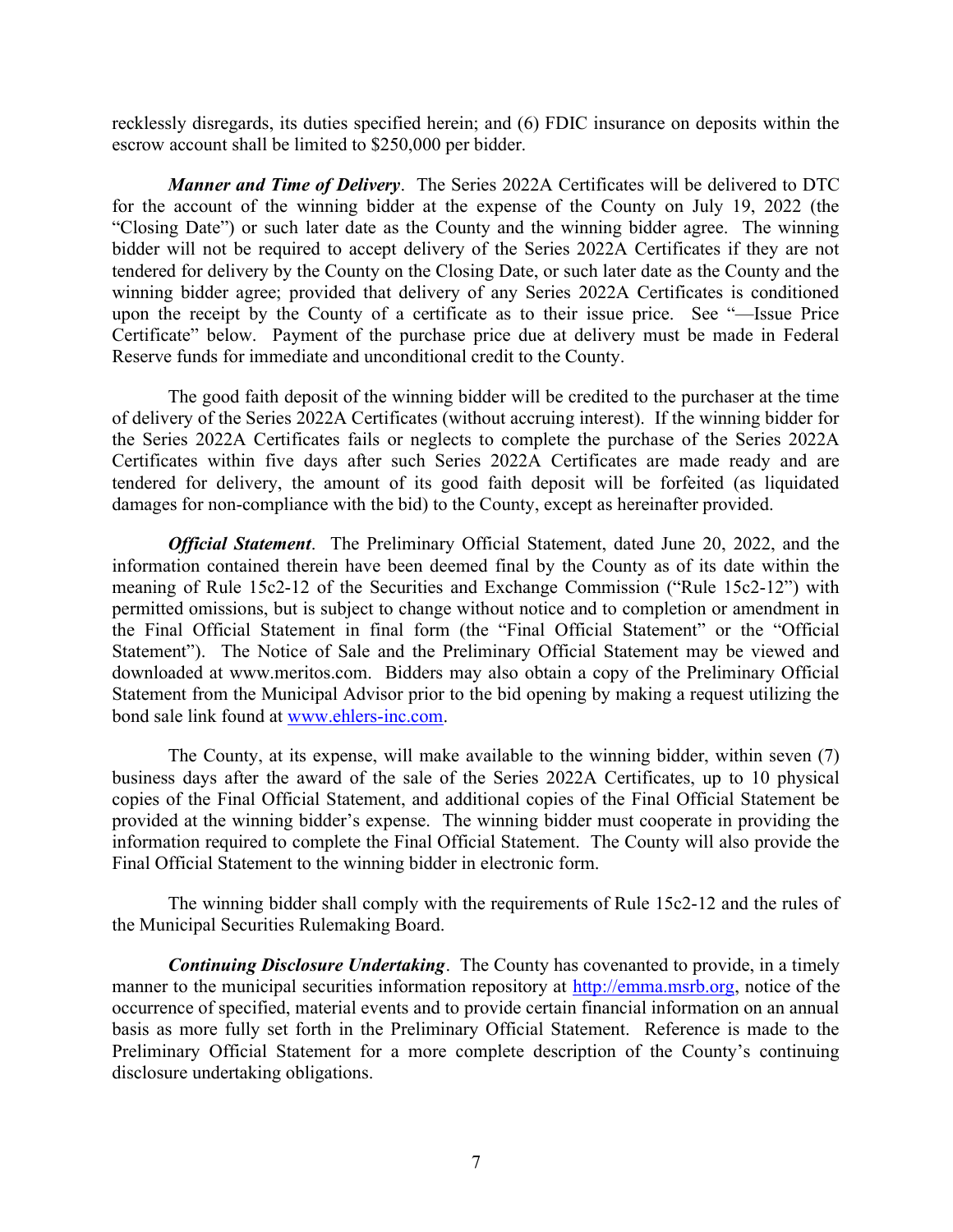**State Securities Laws.** The County has taken no action to qualify the offer or sale of the Series 2022A Certificates under the securities laws of any state. Should any such qualification be necessary, the County agrees to cooperate with the winning bidder in such matters, provided that the County reserves the right not to consent to service of process outside its boundaries and expenses related to any such qualification shall be the responsibility of the winning bidder.

CUSIP Numbers. CUSIP numbers will be issued and printed on the Series 2022A Certificates. Any error or omission in printing such numbers on the Series 2022A Certificates will not constitute cause for the winning bidder to refuse delivery of any Series 2022A Certificate. All expenses in relation to obtaining the CUSIP numbers and printing of the CUSIP numbers on the Series 2022A Certificates shall be paid for by the winning bidder.

**Legal Opinion and Transcript of Proceedings.** Bids shall be conditioned upon receipt of the approving legal opinion of Co-Bond Counsel, Kutak Rock LLP and Tate Law, P.C., but must in any and all other respects be unconditional. In the opinion of Co-Bond Counsel, to be delivered substantially in the form set forth in the Preliminary Official Statement, the Series 2022A Certificates will evidence valid assignments of undivided interests in the Base Rentals to be received under the Lease payable on the terms and subject to the conditions and limitations stated in such opinion and Series 2022A Certificates. In the opinion of Co-Bond Counsel, under existing laws, regulations, rulings and judicial decisions, and assuming the accuracy of certain representations by the County and continuing compliance by the County with certain covenants, amounts designated and paid as interest on the Series 2022A Certificates (including any original issue discount properly allocable to the owners of the Series 2022A Certificates) is excludable from gross income for federal income tax purposes and is not a specific item of tax preference for purposes of the federal alternative minimum tax; and, under existing Colorado statutes, amounts designated and paid as interest on the Series 2022A Certificates are exempt from income taxation in the State of Colorado, all as described in greater detail under the caption "TAX MATTERS" in the Preliminary Official Statement. Co-Bond Counsel, acting as such, has no responsibility for the accuracy or completeness of any information furnished to any person in connection with any offer or sale of the Series 2022A Certificates. A certified transcript of legal proceedings and the approving opinions of Kutak Rock LLP and Tate Law, P.C., as Co-Bond Counsel, and not to exceed 10 copies of the Final Official Statement pertaining to the Series 2022A Certificates, will be furnished at no expense to the purchaser.

**Establishment of Issue Price.** The winning bidder will be required to provide, in a timely manner, certain information necessary to compute the yield on the Series 2022A Certificates pursuant to the provisions of the Internal Revenue Code of 1986, as amended. The issue price of the Series 2022A Certificates shall be established as follows:

A. The winning bidder shall assist the County in establishing the issue price of the Series 2022A Certificates and shall execute and deliver to the County at closing an "issue price" or similar certificate setting forth the reasonably expected initial offering price to the public or the sales price or prices of the Series 2022A Certificates, together with the supporting pricing wires or equivalent communications, substantially in the form attached hereto as Appendix A, with such modifications as may be appropriate or necessary (including but not limited to address the matters set forth in paragraphs D and E below), in the reasonable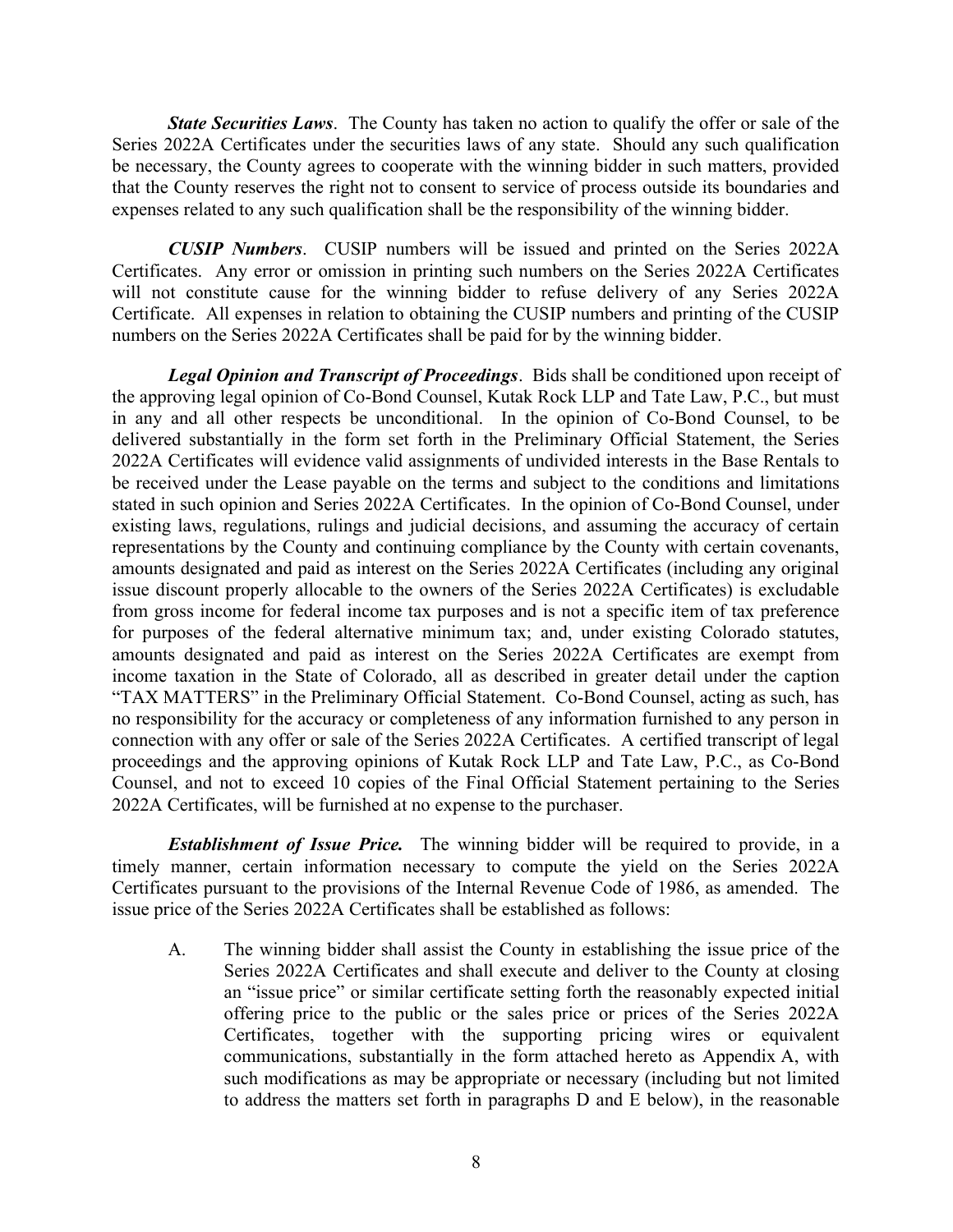judgment of the winning bidder, the County and Co-Bond Counsel. All actions to be taken by the County under this Notice of Sale to establish the issue price of the Series 2022A Certificates may be taken on behalf of the County by the Municipal Advisor, and any notice or report to be provided to the County may be provided to the Municipal Advisor.

- B. The County intends that the provisions of Section 1.148-1(f)(3)(i) of the Treasury Regulations (defining "competitive sale" for purposes of establishing the issue price of the Series 2022A Certificates) will apply to the initial sale of the Series 2022A Certificates (the "competitive sale requirements") because:
	- 1. The County shall disseminate this Notice of Sale to potential underwriters in a manner that is reasonably designed to reach potential investors;
	- 2. all bidders shall have an equal opportunity to bid;
	- 3. the County may receive bids from at least three underwriters of municipal bonds who have established industry reputations for underwriting new issuances of municipal bonds; and
	- 4. the County anticipates awarding the sale of the Series 2022A Certificates to the bidder who submits a firm offer to purchase the Series 2022A Certificates at the highest price (or lowest interest cost), as set forth in this Notice of Sale.

Any bid submitted pursuant to this Notice of Sale shall be considered a firm offer for the purchase of the Series 2022A Certificates, as specified in this bid.

C. If all the requirements of a "competitive sale" are not satisfied, the County shall advise the winning bidder of such fact prior to the time of award of the sale of the Series 2022A Certificates to the winning bidder. In such event, any bid submitted will not be subject to cancellation or withdrawal, and the County agrees to use the rule selected by the winning bidder on its bid form to determine the issue price for the Series 2022A Certificates. Notwithstanding the foregoing sentence, the County will treat the first price at which 10% of a maturity of the Series 2022A Certificates is sold to the public (the "10% test") at the time and date of the award as the issue price of that maturity, applied on a maturity-by-maturity basis (and if different interest rates apply within a maturity, to each separate CUSIP number within that maturity), and the winning bidder shall advise the County if any maturity of the Series 2022A Certificates satisfies such 10% test as of the date and time of the award of the Series 2022A Certificates. On its bid form, each bidder must select one of the following two rules for determining the issue price of the Series 2022A Certificates that do not meet the 10% test at the time and date of the award: (1) the 10% test; or (2) the initial offering price to the public as of the sale date as the issue price of each maturity of the Series 2022A Certificates (the "hold-the-offering-price rule").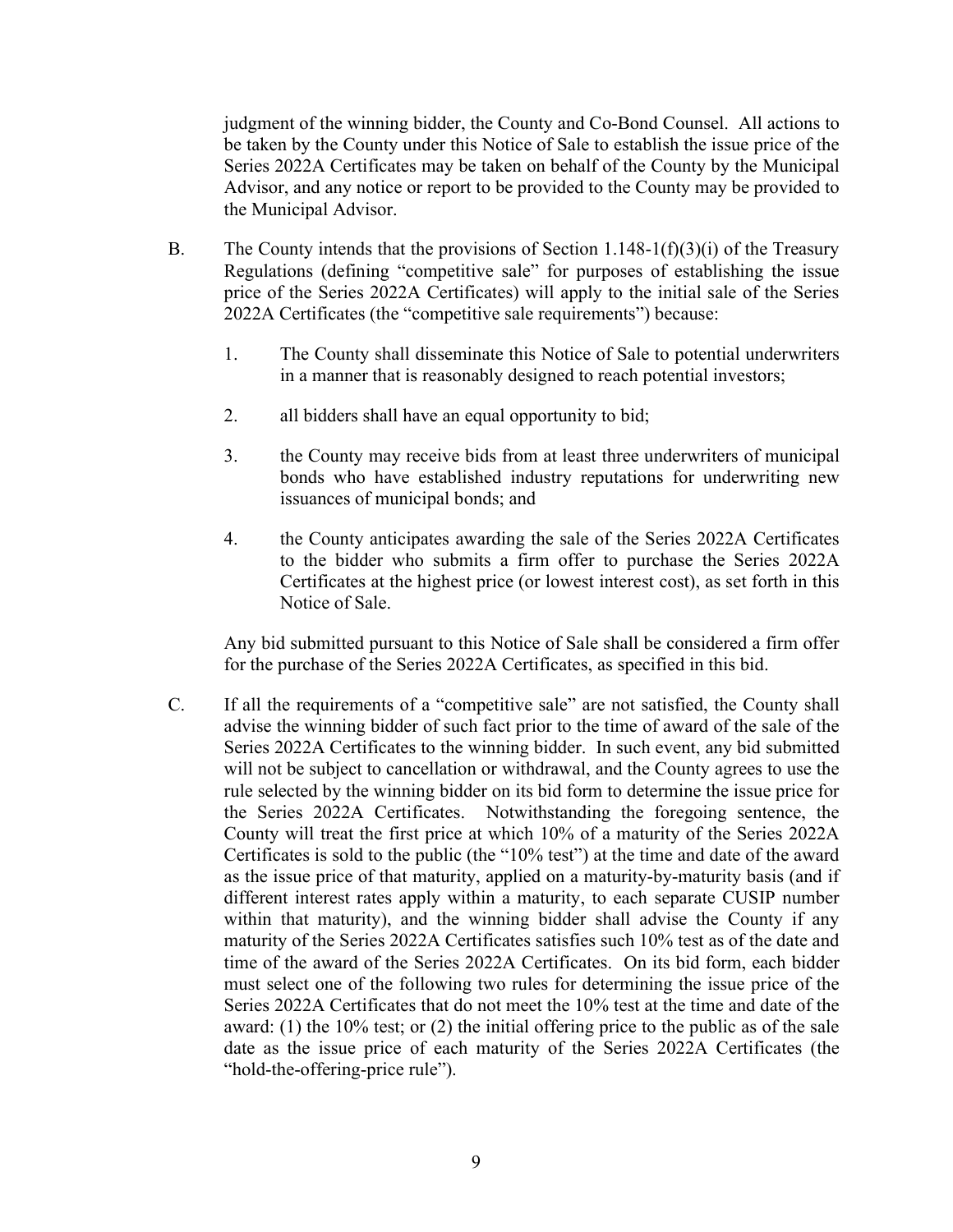- D. If all of the requirements of a "competitive sale" are not satisfied and the winning bidder selects the hold-the-offering-price rule, with respect to the Series 2022A Certificates that do not satisfy the 10% test as of the date and time of the award of the Series 2022A Certificates, the winning bidder shall (i) confirm that the underwriters have offered or will offer the Series 2022A Certificates to the public on or before the date of award at the offering price or prices (the "initial offering price"), or at the corresponding yield or yields, set forth in the bid submitted by the winning bidder and (ii) agree, on behalf of the underwriters participating in the purchase of the Series 2022A Certificates, that the underwriters will neither offer nor sell unsold Series 2022A Certificates of any maturity to which the holdthe-offering-price rule shall apply to any person at a price that is higher than the initial offering price to the public during the period starting on the sale date and ending on the earlier of the following:
	- 1. the close of the fifth  $(5<sup>th</sup>)$  business day after the sale date; or
	- 2. the date on which the underwriters have sold at least 10% of that maturity of the Series 2022A Certificates to the public at a price that is no higher than the initial offering price to the public.

The winning bidder shall promptly advise the County when the underwriters have sold 10% of that maturity of the Series 2022A Certificates to the public at a price that is no higher than the initial offering price to the public if that occurs prior to the close of the fifth  $(5<sup>th</sup>)$  business day after the sale date.

The County acknowledges that in making the representations set forth above, the winning bidder will rely on (i) the agreement of each underwriter to comply with the hold-the-price rule, as set forth in an agreement among underwriters and the related pricing wires, (ii) in the event a selling group has been created in connection with the initial sale of the Series 2022A Certificates to the public, the agreement of each dealer who is a member of the selling group to comply with the hold-the-offering-price rule, as set forth in a selling group agreement and the related pricing wires, and (iii) in the event that an underwriter is a party to a retail distribution agreement that was employed in connection with the initial sale of the Series 2022A Certificates to the public, the agreement of each broker-dealer that is party to such agreement to comply with the hold-the-offering-price rule, as set forth in the retail distribution agreement and the related pricing wires. The County further acknowledges that each underwriter shall be solely liable for its failure to comply with its agreement regarding the hold-the-offering-price rule and that no underwriter shall be liable for the failure of any other underwriter, or of any dealer who is a member of a selling group, or of any broker-dealer that is a party to a retail distribution agreement to comply with its corresponding agreement regarding the hold-the-offering-price rule as applicable to the Series 2022A Certificates.

E. If all the requirements of a "competitive sale" are not satisfied and the winning bidder selects the 10% test, the winning bidder agrees to promptly report to the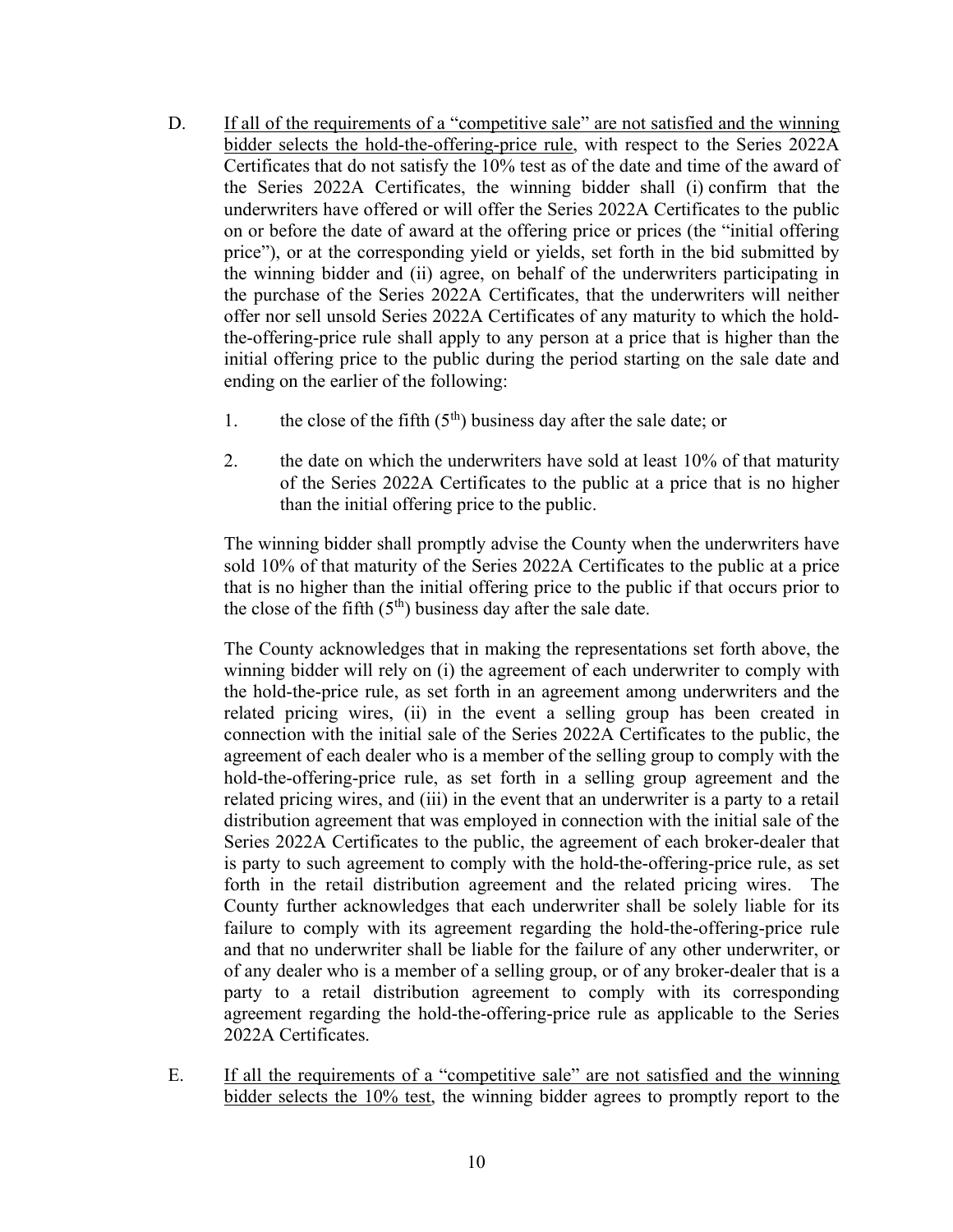County, Co-Bond Counsel and the Municipal Advisor the prices at which the Series 2022A Certificates have been sold to the public. That reporting obligation shall continue, whether or not the closing date has occurred, until the 10% test has been satisfied as to each maturity of the Series 2022A Certificates or until all the Series 2022A Certificates of a certain maturity have been sold.

- F. By submitting a bid, each bidder confirms that (i) any agreement among underwriters, any selling group agreement and each retail distribution agreement (to which the bidder is a party) relating to the initial sale of the Series 2022A Certificates to the public, together with the related pricing wires, contains or will contain language obligating each underwriter, each dealer who is a member of the selling group, and each broker-dealer that is party to such retail distribution agreement, as applicable, to (A) report the prices at which it sells to the public the unsold Series 2022A Certificates of each maturity allotted to it until it is notified by the winning bidder that either the 10% test has been satisfied as to the Series 2022A Certificates of that maturity or all Series 2022A Certificates of that maturity have been sold to the public, and (B) comply with the hold-the-offeringprice rule, if applicable, in each case if and for so long as directed by the winning bidder and as set forth in the related pricing wires, and (ii) any agreement among underwriters relating to the initial sale of the Series 2022A Certificates to the public, together with the related pricing wires, contains or will contain language obligating each underwriter that is a party to a retail distribution agreement to be employed in connection with the initial sale of the Series 2022A Certificates to the public to require each broker-dealer that is a party to such retail distribution agreement to (A) report the prices at which it sells to the public the unsold Series 2022A Certificates of each maturity allotted to it until it is notified by the winning bidder or such underwriter that either the 10% test has been satisfied as to the Series 2022A Certificates of that maturity or all Series 2022A Certificates of that maturity have been sold to the public, and (B) comply with the hold-the-offeringprice rule, if applicable, in each case if and for so long as directed by the winning bidder or such underwriter and as set forth in the related pricing wires.
- G. Sales of any Series 2022A Certificates to any person that is a related party to an underwriter shall not constitute sales to the public for purposes of this Notice of Sale. Further, for purposes of this Notice of Sale:
	- 1. "public" means any person other than an underwriter or a related party,
	- 2. "underwriter" means (A) any person that agrees pursuant to a written contract with the County (or with the lead underwriter to form an underwriting syndicate) to participate in the initial sale of the Series 2022A Certificates to the public and (B) any person that agrees pursuant to a written contract directly or indirectly with a person described in clause (A) to participate in the initial sale of the Series 2022A Certificates to the public (including a member of a selling group or a party to a third-party distribution agreement participating in the initial sale of the Series 2022A Certificates to the public),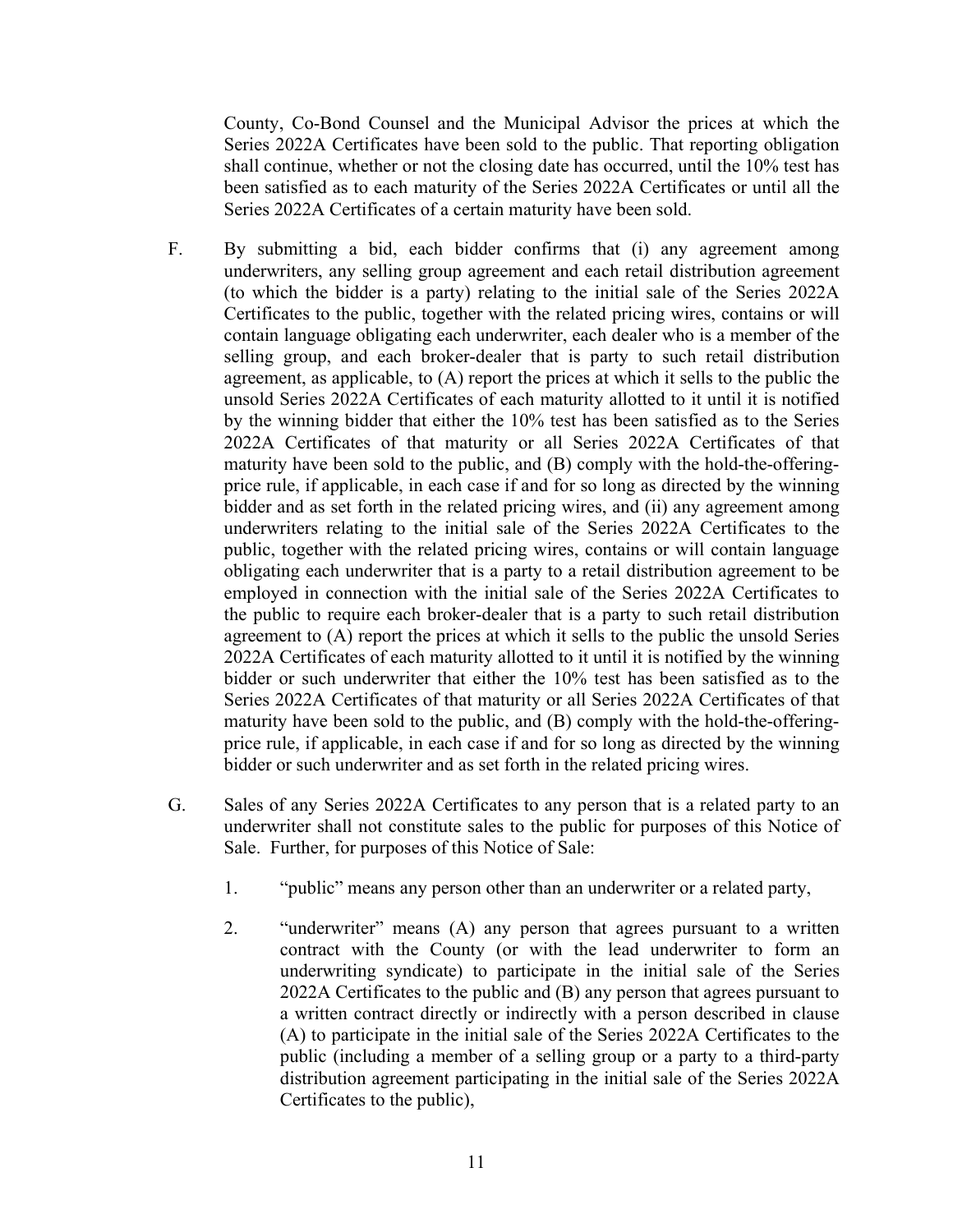- 3. a purchaser of any of the Series 2022A Certificates is a "related party" to an underwriter if the underwriter and the purchaser are subject, directly or indirectly, to (A) more than 50% common ownership of the voting power or the total value of their stock, if both entities are corporations (including direct ownership by one corporation of another), (B) more than 50% common ownership of their capital interests or profits interests, if both entities are partnerships (including direct ownership by one partnership of another), or (C) more than 50% common ownership of the value of the outstanding stock of the corporation or the capital interests or profit interests of the partnership, as applicable, if one entity is a corporation and the other entity is a partnership (including direct ownership of the applicable stock or interests by one entity of the other), and
- 4. "sale date" means the date that the Series 2022A Certificates are awarded by the County to the winning bidder.

Right to Modify or Amend Notice of Sale. The County reserves the right to modify or amend this Notice of Sale and the Bid Form, prior to the bid date. If any modifications occur, supplemental information with respect to the Series 2022A Certificates will be communicated by posting on the PARITY website not later than 3:00 p.m., Mountain Time on the day preceding the day on which proposals be submitted, and bidders shall bid upon the Series 2022A Certificates based upon the terms thereof set forth in this Notice of Sale, as so modified by such supplemental information.

**Postponement of Sale.** The County reserves the right to postpone the date and time established for the receipt of bids. Any such postponement will be announced by posting on PARITY prior to commencement of the bidding. If any date and time fixed for the receipt of bids and the sale of the Series 2022A Certificates is postponed, an alternative sale date and time will be announced at least one business day prior to such alternative sale date. On any such alternative sale date and time, any bidder submits bids electronically as described above for the purchase of the Series 2022A Certificates in conformity in all respects with the provision of this Notice of Sale, except for the date and time of sale and except for any changes announced by posting on PARITY at the time the sale date and time are announced.

Dated this 20<sup>th</sup> day of June, 2022.

#### PUEBLO COUNTY, COLORADO

 $By <sub>/s/</sub>$ 

Budget and Finance Director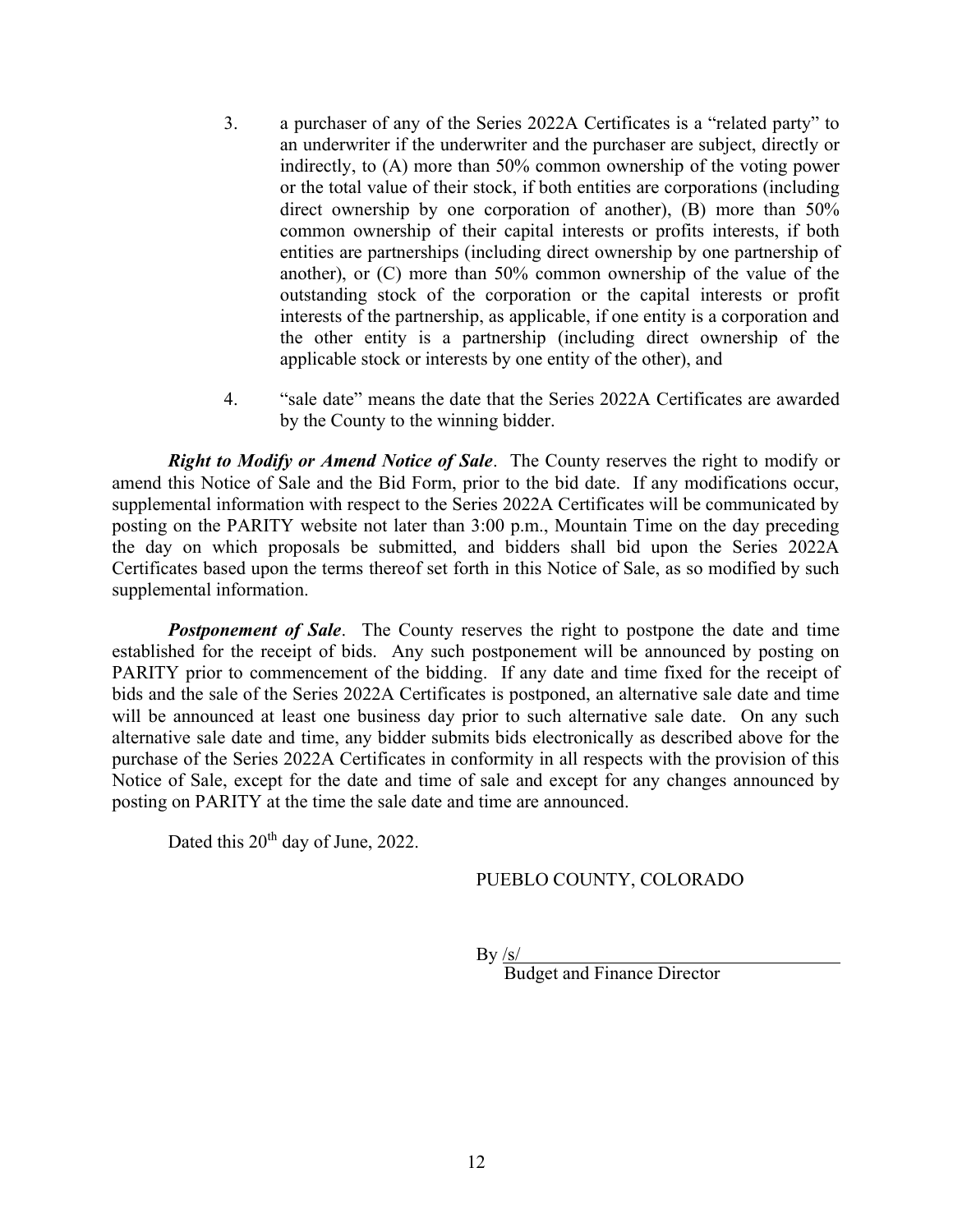### APPENDIX A FORM OF ISSUE PRICE CERTIFICATE

 $S$ Certificates of Participation, Series 2022A (Jail Project) Evidencing Undivided Interests in the Right to Receive Certain Revenues Payable by Pueblo County, Colorado under a Lease Purchase Agreement between the County and UMB Bank, n.a.

### ISSUE PRICE CERTIFICATE

### [CLOSING DATE]

The undersigned, on behalf of [NAME OF UNDERWRITER] ("[SHORT NAME OF UNDERWRITER]"), hereby certifies as set forth below with respect to the sale of the abovecaptioned obligations (the "Series 2022A Certificates") relating to the captioned Lease Purchase Agreement between Pueblo County, Colorado (the "County"), as lessee, and UMB Bank, n.a., as lessor. [Sections 1 and 2 and schedules to be adjusted in execution version as necessary if all the requirements of a "competitive sale" are not satisfied.]

### 1. Reasonably Expected Initial Offering Price.

(a) As of [THE SALE DATE], the reasonably expected initial offering prices of the Series 2022A Certificates to the Public by [SHORT NAME OF UNDERWRITER] are the prices listed in Schedule A (the "Expected Offering Prices"). The Expected Offering Prices are the prices for the Maturities of the Series 2022A Certificates used by [SHORT NAME OF UNDERWRITER] in formulating its bid to purchase the Series 2022A Certificates. Attached as Schedule B is a true and correct copy of the bid provided by [SHORT NAME OF UNDERWRITER] to purchase the Series 2022A Certificates.

 (b) [SHORT NAME OF UNDERWRITER] was not given the opportunity to review other bids prior to submitting its bid.

 (c) The bid submitted by [SHORT NAME OF UNDERWRITER] constituted a firm offer to purchase the Series 2022A Certificates.

### 2. Defined Terms.

 (a) "Maturity" means Series 2022A Certificates with the same credit and payment terms. Series 2022A Certificates with different maturity dates, or Series 2022A Certificates with the same maturity date but different stated interest rates, are treated as separate Maturities.

(b) "Public" means any person (including an individual, trust, estate, partnership, association, company, or corporation) other than an Underwriter or a related party to an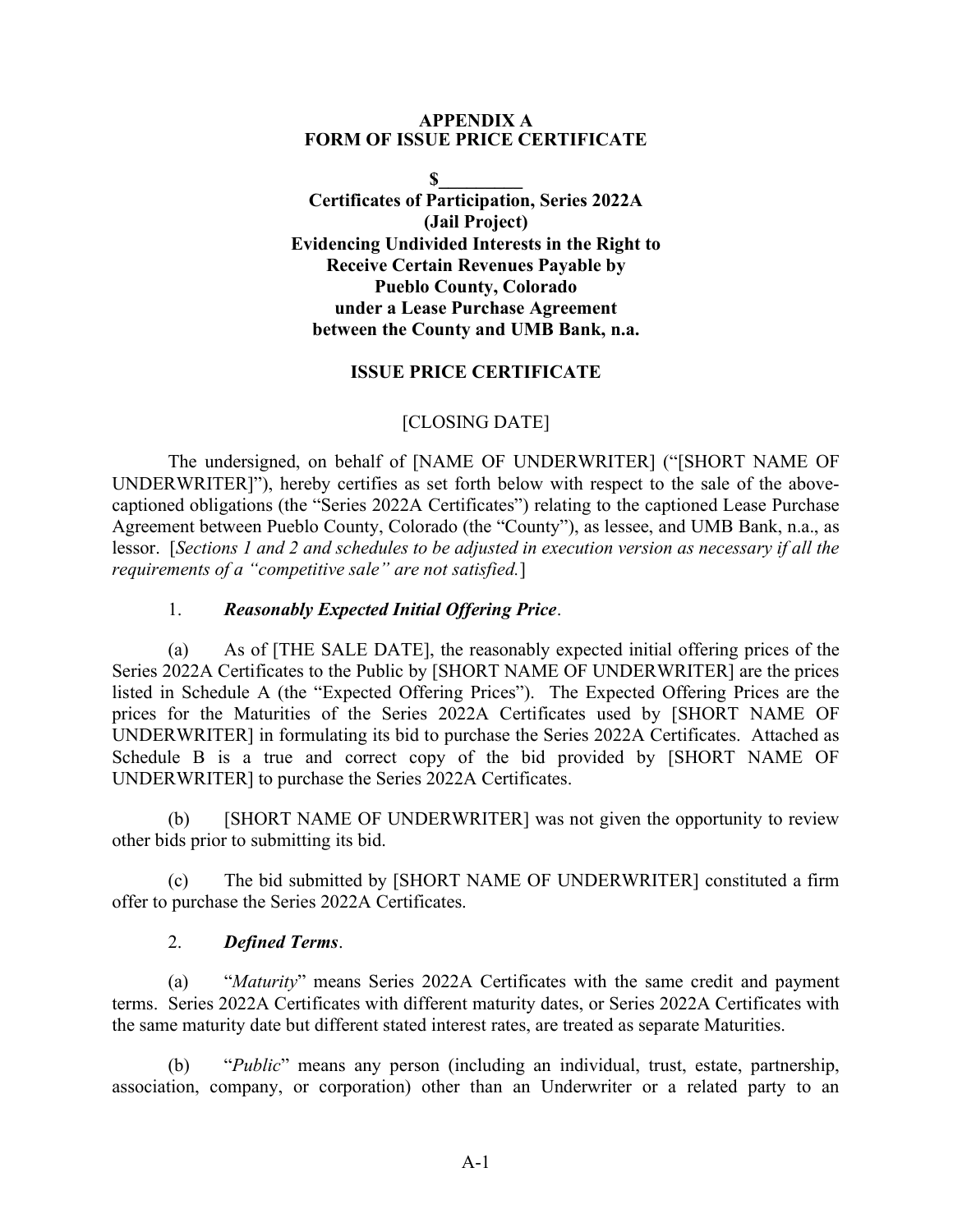Underwriter. The term "related party" for purposes of this certificate generally means any two or more persons who have greater than 50 percent common ownership, directly or indirectly.

 (c) Underwriter means (i) any person that agrees pursuant to a written contract with the County (or with the lead underwriter to form an underwriting syndicate) to participate in the initial sale of the Series 2022A Certificates to the Public, and (ii) any person that agrees pursuant to a written contract directly or indirectly with a person described in clause (i) of this paragraph to participate in the initial sale of the Series 2022A Certificates to the Public (including a member of a selling group or a party to a retail distribution agreement participating in the initial sale of the Series 2022A Certificates to the Public).

The representations set forth in this certificate are limited to factual matters only. Nothing in this certificate represents [SHORT NAME OF UNDERWRITER]'s interpretation of any laws, including specifically Sections 103 and 148 of the Internal Revenue Code of 1986, as amended, and the Treasury Regulations thereunder. The undersigned understands that the foregoing information will be relied upon by the County with respect to certain of the representations set forth in the Tax Compliance Certificate and with respect to compliance with the federal income tax rules affecting the Series 2022A Certificates, and by Kutak Rock LLP and Tate Law, P.C. in connection with rendering its opinion that the interest on the Series 2022A Certificates is excluded from gross income for federal income tax purposes, the preparation of the Internal Revenue Service Form 8038-G, and other federal income tax advice that it may give to the County from time to time relating to the Series 2022A Certificates.

IN WITNESS WHEREOF, the undersigned, on behalf of [SHORT NAME OF UNDERWRITER], has set his or her hand as of the date first written above.

[UNDERWRITER]

| By:    |  |  |  |
|--------|--|--|--|
| Name:  |  |  |  |
| Title: |  |  |  |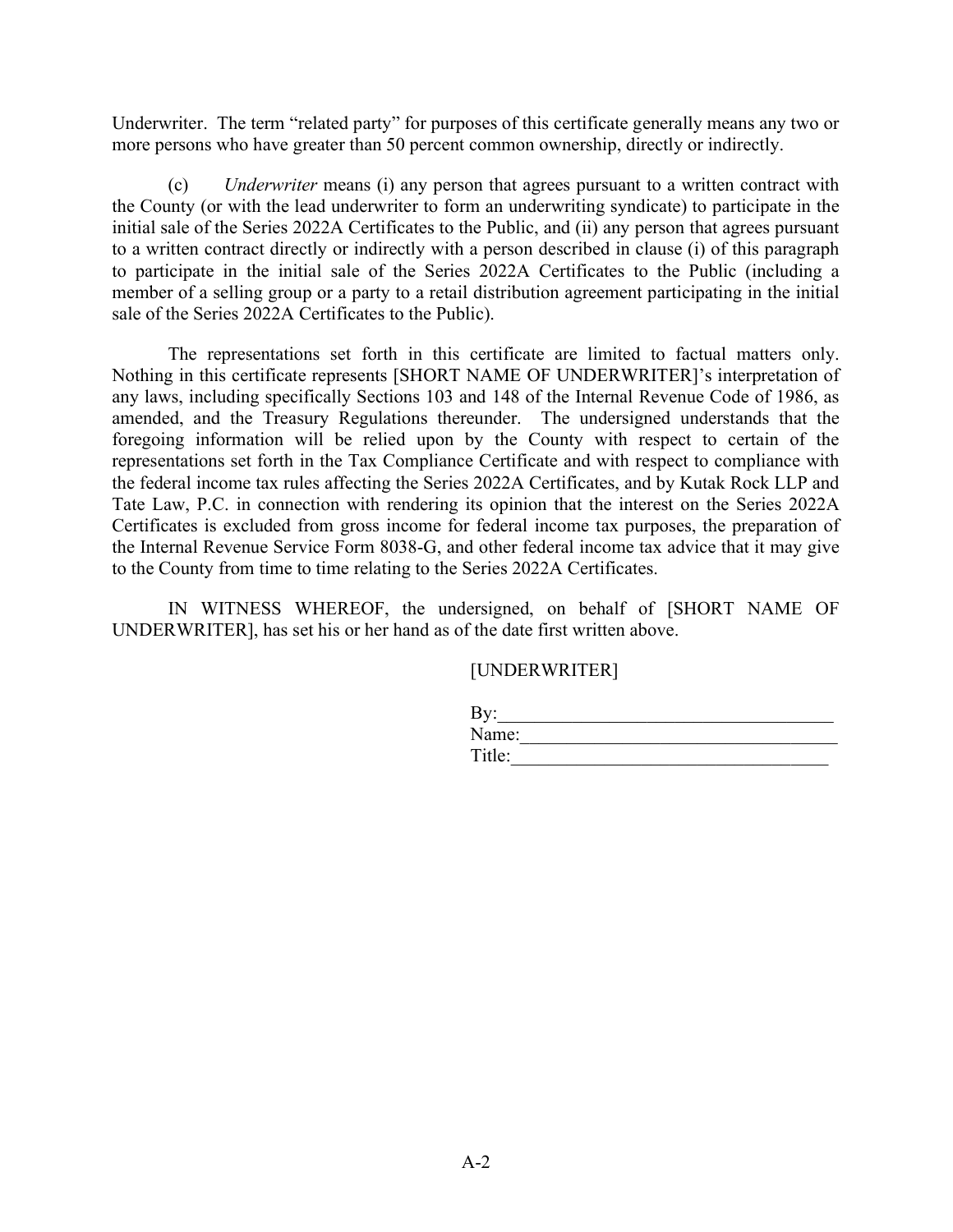# SCHEDULE A

# EXPECTED OFFERING PRICES

[ATTACH]